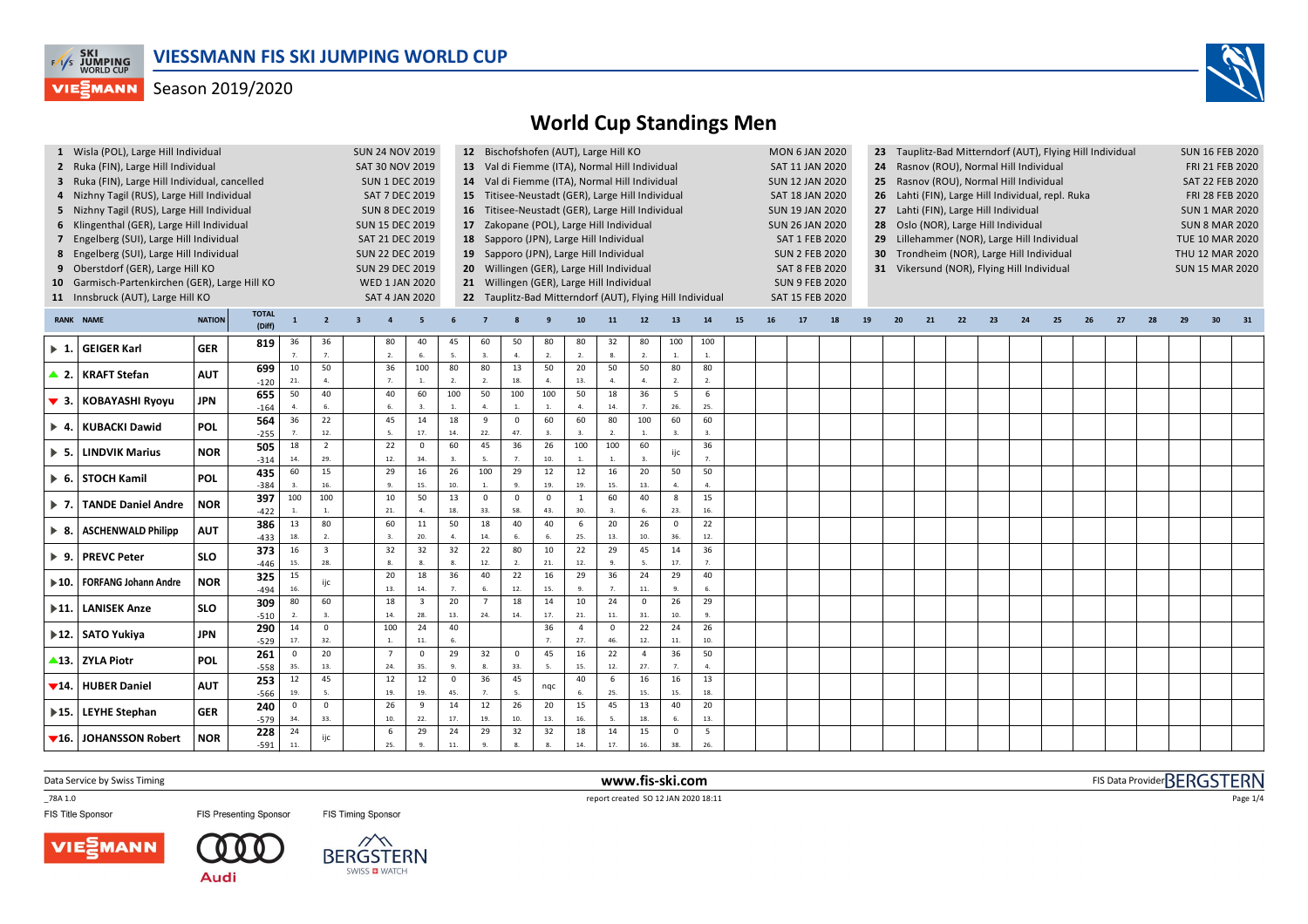

Season 2019/2020

# **World Cup Standings Men**

|                           | <b>RANK NAME</b>              | <b>NATION</b> | <b>TOTAL</b><br>(Diff) | $\mathbf{1}$            | $\overline{2}$        | $\overline{\mathbf{3}}$ | $\overline{4}$          | 5                     | 6                     |                                |                    | 9                       | 10                      | 11                      | 12                      | 13                    | 14                    | 15 | 16 | 17 | 18 | 19 | 20 | 21 | 22 | 23 | 24 | 25 | 26 | 27 | 28 | 29 | 30 | 31 |
|---------------------------|-------------------------------|---------------|------------------------|-------------------------|-----------------------|-------------------------|-------------------------|-----------------------|-----------------------|--------------------------------|--------------------|-------------------------|-------------------------|-------------------------|-------------------------|-----------------------|-----------------------|----|----|----|----|----|----|----|----|----|----|----|----|----|----|----|----|----|
| $\blacktriangleright$ 17. | PEIER Killian                 | SUI           | 209<br>$-610$          | 11<br>20.               | $\mathbf 0$<br>48.    |                         | 15<br>16.               | 80<br>2.              | -7<br>24.             | 16<br>15.                      | 24<br>11.          | 0<br>33.                | 24<br>11.               | 12<br>19.               | 10<br>21.               | 10<br>21.             | 0<br>50.              |    |    |    |    |    |    |    |    |    |    |    |    |    |    |    |    |    |
|                           | ▶ 18.   ITO Daiki             | <b>JPN</b>    | 204                    | 45                      | $\mathbf 0$           |                         | 24                      | $\overline{0}$        | 10                    |                                |                    | 13                      | 45                      | 13                      | 32                      | 22                    | $\overline{0}$        |    |    |    |    |    |    |    |    |    |    |    |    |    |    |    |    |    |
|                           |                               |               | $-615$<br>201          | - 5.<br>8               | 35.<br>24             |                         | 11.<br>$\mathbf 0$      | 31.<br>$\overline{0}$ | 21.<br>1              | 20                             | 12                 | 18.<br>29               | 5.<br>14                | 18.<br>26               | 8.<br>29                | 12.<br>20             | 45.<br>18             |    |    |    |    |    |    |    |    |    |    |    |    |    |    |    |    |    |
| $\blacktriangle$ 19.      | <b>PREVC Domen</b>            | <b>SLO</b>    | $-618$                 | 23.                     | 11.                   |                         | 37.                     | 40.                   | 30.                   | 13.                            | 19.                | 9.                      | 17.                     | 10.                     | 9.                      | 13.                   | 14.                   |    |    |    |    |    |    |    |    |    |    |    |    |    |    |    |    |    |
|                           | ▲20. HOERL Jan                | <b>AUT</b>    | 187                    | 22<br>12.               | 29<br>9.              |                         | 16<br>15.               | 13<br>18.             | 11<br>20.             | 11<br>20.                      | 60<br>3.           | 6<br>25.                | $\overline{2}$<br>29.   | 10<br>21.               | $\mathbf 0$<br>32.      | $\mathbf 0$<br>36.    | $\overline{7}$<br>24. |    |    |    |    |    |    |    |    |    |    |    |    |    |    |    |    |    |
|                           |                               |               | $-632$<br>187          | $\overline{\mathbf{0}}$ | 6                     |                         | 8                       | 36                    | 5                     | 24                             | $\mathbf 0$        | 11                      | 36                      | 5                       | 11                      | 45                    | $\mathbf 0$           |    |    |    |    |    |    |    |    |    |    |    |    |    |    |    |    |    |
|                           | ▼20. SCHMID Constantin        | <b>GER</b>    | $-632$                 | 31.                     | 25.                   |                         | 23.                     | 7.                    | 26.                   | $11.$                          | 48.                | 20.                     | 7.                      | 26.                     | 20.                     | 5.                    | 34.                   |    |    |    |    |    |    |    |    |    |    |    |    |    |    |    |    |    |
|                           | > 22.   SCHLIERENZAUER Gregor | <b>AUT</b>    | 186<br>$-633$          | 1<br>30.                | 18<br>14.             |                         | 50<br>4.                | $\mathbf{0}$<br>44.   | 22<br>12.             | $\mathbf{0}$<br>37.            | 16<br>15.          | $\mathbf 0$<br>31.      | $\mathbf 0$<br>35.      | 40<br>6.                | 14<br>17.               | 11<br>20.             | 14<br>17.             |    |    |    |    |    |    |    |    |    |    |    |    |    |    |    |    |    |
| $\blacktriangleright$ 23. | <b>PASCHKE Pius</b>           | <b>GER</b>    | 182                    | 5                       | 11                    |                         | $\overline{\mathbf{3}}$ | 24                    | 12                    | 26                             | 20                 | 22                      | 11                      | $\mathbf 0$             | $\overline{\mathbf{3}}$ | 32                    | 13                    |    |    |    |    |    |    |    |    |    |    |    |    |    |    |    |    |    |
|                           |                               |               | $-637$                 | 26.                     | 20.                   |                         | 28.                     | 11.                   | 19.                   | 10.                            | 13.                | 12.                     | 20.                     | 33.                     | 28.                     | 8                     | 18.                   |    |    |    |    |    |    |    |    |    |    |    |    |    |    |    |    |    |
|                           | 24. ZAJC Timi                 | <b>SLO</b>    | 131<br>$-688$          | 40<br>6.                | 32<br>8.              |                         | nqc                     | 26<br>10.             | $\mathbf 0$<br>42.    | $\mathbf 0$<br>31.             | $\mathbf 0$<br>57. | $\overline{7}$<br>24.   | 13<br>18.               | 11<br>20.               | $\mathbf 0$<br>40.      | $\overline{2}$<br>29. | $\mathsf 0$<br>32.    |    |    |    |    |    |    |    |    |    |    |    |    |    |    |    |    |    |
| $\triangle$ 25.           | HAYBOECK Michael              | <b>AUT</b>    | 110                    | nqc                     | $\mathbf 0$           |                         | 10                      | 20                    | $\overline{0}$        | 13                             | $\mathbf 0$        | 18                      | $\overline{\mathbf{3}}$ | 8                       | 12                      | 15                    | 11                    |    |    |    |    |    |    |    |    |    |    |    |    |    |    |    |    |    |
|                           |                               |               | $-709$<br>107          |                         | 36.<br>$\mathbf 0$    |                         | 21.<br>$\mathbf 0$      | 13.<br>$\overline{0}$ | 35.                   | 18.<br>5                       | 34.<br>$\mathbf 0$ | 14.<br>5                | 28.<br>32               | 23.<br>15               | 19.<br>8                | 16.<br>18             | 20.<br>24             |    |    |    |    |    |    |    |    |    |    |    |    |    |    |    |    |    |
|                           | ▲26. KOUDELKA Roman           | <b>CZE</b>    | $-712$                 | nqc                     | 37.                   |                         | 34.                     | 41.                   |                       | 26.                            | 36.                | 26.                     | 8.                      | 16.                     | 23.                     | 14.                   | 11.                   |    |    |    |    |    |    |    |    |    |    |    |    |    |    |    |    |    |
| 727.                      | <b>EISENBICHLER Markus</b>    | <b>GER</b>    | 104<br>$-715$          | $\overline{0}$<br>50.   | 8<br>23.              |                         | $\mathbf{0}$<br>31.     | $\overline{0}$<br>36. | 16<br>15.             | 8<br>23.                       | $\mathbf 0$<br>41. | 24<br>11.               | 26<br>10.               | $\overline{4}$<br>27.   | 18<br>14.               |                       |                       |    |    |    |    |    |    |    |    |    |    |    |    |    |    |    |    |    |
|                           | > 28.   MARKENG Thomas Aasen  | <b>NOR</b>    | 80                     | - 9                     | 26                    |                         |                         | 45                    | $\overline{0}$        |                                |                    |                         |                         |                         |                         |                       |                       |    |    |    |    |    |    |    |    |    |    |    |    |    |    |    |    |    |
|                           |                               |               | -739                   | 22.                     | 10.                   |                         | nqc                     | 5.                    | 31.                   |                                |                    |                         |                         |                         |                         |                       |                       |    |    |    |    |    |    |    |    |    |    |    |    |    |    |    |    |    |
| $\blacktriangleright$ 29. | <b>KOBAYASHI Junshiro</b>     | <b>JPN</b>    | 76<br>$-743$           | 26<br>10.               | 14<br>17.             |                         | $5\overline{5}$<br>26.  | $\overline{2}$<br>29. | $\mathbf 0$<br>36.    |                                |                    | 8<br>23.                | ijc                     | 9<br>22.                | $\overline{2}$<br>29.   | $\overline{0}$<br>35. | 10<br>21.             |    |    |    |    |    |    |    |    |    |    |    |    |    |    |    |    |    |
| $\blacktriangleright$ 30. | <b>AMMANN Simon</b>           | SUI           | 65                     |                         | 12                    |                         | $\overline{2}$          | 10                    | 9                     | 10                             | $\overline{0}$     | 15                      | $\overline{7}$          | $\overline{0}$          | $\mathbf 0$             |                       |                       |    |    |    |    |    |    |    |    |    |    |    |    |    |    |    |    |    |
|                           |                               |               | $-754$<br>58           | 29                      | 19.<br>$\overline{7}$ |                         | 29.<br>14               | 21.<br>8              | 22.<br>$\overline{0}$ | 21.                            | 63.                | 16.<br>$\mathbf 0$      | 24.<br>$\mathbf 0$      | 31.<br>$\mathbf 0$      | 46.<br>$\mathbf 0$      |                       |                       |    |    |    |    |    |    |    |    |    |    |    |    |    |    |    |    |    |
| $\blacktriangleright$ 31. | PEDERSEN Robin                | <b>NOR</b>    | $-761$                 | 9.                      | 24.                   |                         | 17.                     | 23.                   | 38.                   |                                |                    | 44.                     | 44.                     | 39.                     | 44.                     |                       |                       |    |    |    |    |    |    |    |    |    |    |    |    |    |    |    |    |    |
|                           | ▶ 32.   KLIMOV Evgeniy        | <b>RUS</b>    | 42                     | $\overline{0}$<br>40.   |                       |                         | $\mathbf 0$<br>41.      | $\mathbf 0$           | $\mathbf 0$           | 15                             | $\mathbf 0$        | 9                       | 9                       | nqc                     | $\mathbf 0$<br>39.      | 9<br>22.              | nqc                   |    |    |    |    |    |    |    |    |    |    |    |    |    |    |    |    |    |
|                           |                               |               | $-777$<br>38           | 20                      | $\overline{0}$        |                         | $\mathbf{0}$            | 50.<br>$\overline{0}$ | 37.<br>15             | 16.                            | 37.                | 22.<br>$\mathbf 0$      | 22.<br>$\mathbf{0}$     | $\overline{\mathbf{3}}$ | $\mathbf{0}$            | $\mathbf 0$           | $\mathbf{0}$          |    |    |    |    |    |    |    |    |    |    |    |    |    |    |    |    |    |
| $\blacktriangleright$ 33. | NAKAMURA Naoki                | JPN           | $-781$                 | 13.                     | 43.                   |                         | 36.                     | 49.                   | 16.                   |                                |                    | 31.                     | 36.                     | 28.                     | 36.                     | 34.                   | 43.                   |    |    |    |    |    |    |    |    |    |    |    |    |    |    |    |    |    |
|                           | ▶ 34. FREITAG Richard         | <b>GER</b>    | 37<br>$-782$           | $\overline{7}$<br>24.   | 16<br>15.             |                         | 13<br>18.               | $\mathbf{1}$<br>30.   | $\overline{0}$<br>40. | $\mathbf 0$<br>41.             | $\mathbf 0$<br>61. | nqc                     |                         |                         |                         |                       |                       |    |    |    |    |    |    |    |    |    |    |    |    |    |    |    |    |    |
|                           |                               |               | 37                     |                         |                       |                         |                         |                       |                       |                                |                    |                         |                         | $\mathbf 0$             | 9                       | 12                    | 16                    |    |    |    |    |    |    |    |    |    |    |    |    |    |    |    |    |    |
|                           | ▲34.   PREVC Cene             | <b>SLO</b>    | $-782$                 |                         |                       |                         |                         |                       |                       |                                |                    |                         |                         | 36.                     | 22.                     | 19.                   | 15.                   |    |    |    |    |    |    |    |    |    |    |    |    |    |    |    |    |    |
| $\blacktriangleright$ 34. | JUSTIN Rok                    | <b>SLO</b>    | 37<br>$-782$           | $\overline{4}$<br>27.   | nqc                   |                         | $\mathbf 0$<br>47.      | nqc                   | $\overline{2}$<br>29. | $\overline{\mathbf{3}}$<br>28. | 15<br>16.          | nqc                     | $\mathbf 0$<br>34.      | $\circ$<br>38.          |                         | 13<br>18.             | $\mathbf 0$<br>38.    |    |    |    |    |    |    |    |    |    |    |    |    |    |    |    |    |    |
|                           | ▶ 34.   KOT Maciej            | <b>POL</b>    | 37                     | 6                       | 13                    |                         | $\overline{4}$          | $\overline{7}$        | $\overline{0}$        | $\mathbf 0$                    | $\mathbf 0$        | $\overline{\mathbf{3}}$ | $\mathbf{0}$            | $\mathbf 0$             | $\mathbf 0$             | $\overline{4}$        | $\mathbf{0}$          |    |    |    |    |    |    |    |    |    |    |    |    |    |    |    |    |    |
|                           |                               |               | $-782$<br>33           | 25.                     | 18.                   |                         | 27.                     | 24.                   | 32.                   | 34.<br>2                       | 35.<br>10          | 28.                     | 33.<br>8                | 44.<br>$\overline{2}$   | 33.<br>$\mathbf 0$      | 27.<br>$\mathbf{1}$   | 36.<br>10             |    |    |    |    |    |    |    |    |    |    |    |    |    |    |    |    |    |
|                           | ▲38. SATO Keiichi             | JPN           | $-786$                 |                         |                       |                         |                         |                       |                       | 29.                            | 21.                | nqc                     | 23.                     | 29.                     | 38.                     | 30.                   | 21.                   |    |    |    |    |    |    |    |    |    |    |    |    |    |    |    |    |    |

Data Service by Swiss Timing **www.fis-ski.com**

FIS Title Sponsor

**FIS Presenting Sponsor** FIS Timing Sponsor

\_78A 1.0 report created SO 12 JAN 2020 18:11

FIS Data Provider BERGSTERN

**VIESMANN** 

-0

**Audi** 



Page 2/4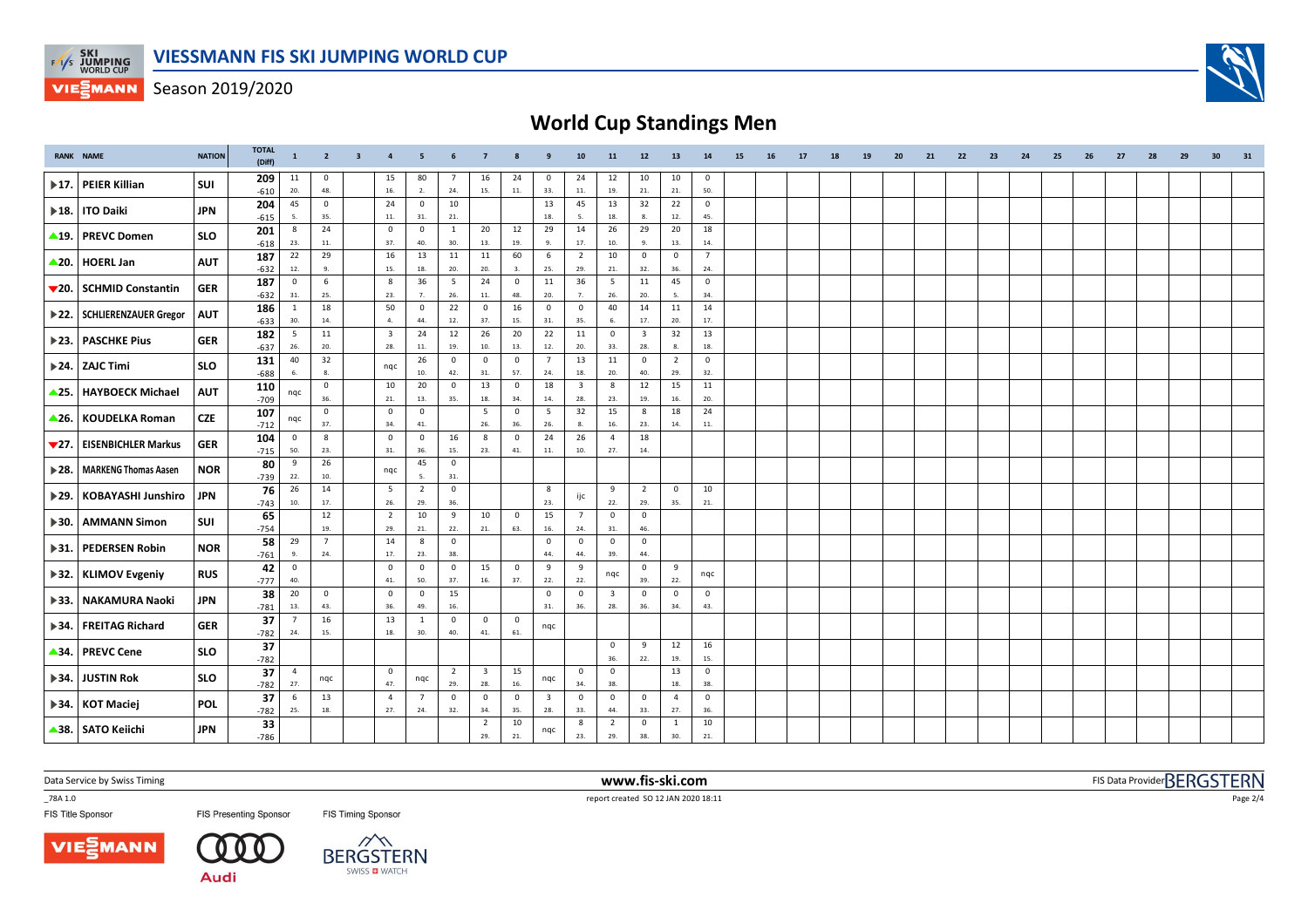

Season 2019/2020

# **World Cup Standings Men**

|                           | <b>RANK NAME</b>                              | <b>NATION</b> | <b>TOTAL</b><br>(Diff)   | $\mathbf{1}$        | $\overline{2}$         | $\overline{\mathbf{3}}$ | $\overline{4}$        | 5                      | 6                              | $\overline{7}$        | 8                     | 9                              | 10                          | 11                    | 12                    | 13                             | 14                             | 15 | 16 | 17 | 18 | 19 | 20 | 21 | 22 | 23 | 24 | 25 | 26 | 27 | 28 | 29 | 30 | 31 |
|---------------------------|-----------------------------------------------|---------------|--------------------------|---------------------|------------------------|-------------------------|-----------------------|------------------------|--------------------------------|-----------------------|-----------------------|--------------------------------|-----------------------------|-----------------------|-----------------------|--------------------------------|--------------------------------|----|----|----|----|----|----|----|----|----|----|----|----|----|----|----|----|----|
| $\blacktriangledown$ 39.  | <b>HULA Stefan</b>                            | <b>POL</b>    | 31<br>$-788$             | $\mathbf 0$<br>38.  | 9<br>22.               |                         | nqc                   | 6<br>25.               | nqc                            | 6<br>25.              | 6<br>25.              | -1<br>30.                      | 0<br>40.                    | 0<br>50.              | 0<br>49.              | 0<br>32.                       | 3<br>28.                       |    |    |    |    |    |    |    |    |    |    |    |    |    |    |    |    |    |
| ▼40.                      | <b>BAER Moritz</b>                            | <b>GER</b>    | 24<br>$-795$             | $\mathbf 0$<br>42.  | $\mathbf 0$<br>31.     |                         | 12<br>19.             | $\overline{4}$<br>27.  | 6<br>25.                       | $\mathbf 0$<br>35.    | $\mathbf 0$<br>32.    | $\overline{2}$<br>29.          | $\mathbf 0$<br>46.          | $\mathbf 0$<br>47.    | nqc                   |                                |                                |    |    |    |    |    |    |    |    |    |    |    |    |    |    |    |    |    |
| $\blacktriangledown 41.$  | <b>WOLNY Jakub</b>                            | <b>POL</b>    | 22<br>$-797$             | $\mathbf 0$<br>33.  | $\overline{4}$<br>27.  |                         | $\overline{0}$<br>32. | 15<br>16.              | $\overline{\mathbf{3}}$<br>28. | nqc                   | 0<br>52.              | ijc                            | nqc                         | nqc                   | nqc                   | $\overline{\mathbf{0}}$<br>45. | $\mathbf 0$<br>33.             |    |    |    |    |    |    |    |    |    |    |    |    |    |    |    |    |    |
| $\blacktriangleright$ 42. | <b>TAKEUCHI Taku</b>                          | <b>JPN</b>    | 16                       |                     |                        |                         |                       |                        |                                | 15<br>16.             | $\mathbf{0}$<br>50.   | $\overline{0}$<br>41.          | $\overline{0}$<br>$\bf 31.$ | 1<br>30.              | $\mathbf 0$<br>37.    |                                |                                |    |    |    |    |    |    |    |    |    |    |    |    |    |    |    |    |    |
|                           | ▶43.   AALTO Antti                            | <b>FIN</b>    | $-803$<br>15             |                     | $\mathbf 0$            |                         | $\mathbf 0$<br>34.    | $\mathbf 0$            | 8                              | $\mathbf 0$           | $\mathsf 0$           | $\mathbf 0$                    | nqc                         | $\overline{7}$        | $\mathbf 0$           |                                |                                |    |    |    |    |    |    |    |    |    |    |    |    |    |    |    |    |    |
|                           | ▲43. POLASEK Viktor                           | <b>CZE</b>    | $-804$<br>15             | $\mathbf 0$         | 40.<br>nqc             |                         | $\overline{0}$        | 33.<br>$\overline{0}$  | 23.                            | 47.<br>$\overline{4}$ | 46.<br>$\mathbf{0}$   | 37.<br>$\overline{0}$          | $\mathbf 0$                 | 24.<br>$\mathbf 0$    | 34.<br>nqc            | $\overline{7}$                 | $\overline{4}$                 |    |    |    |    |    |    |    |    |    |    |    |    |    |    |    |    |    |
| $\Psi$ 45.                | <b>BOYD-CLOWES Mackenzie</b>                  | CAN           | $-804$<br>14             | 49.<br>$\mathbf 0$  | $\mathbf 0$            |                         | 49.<br>$\mathbf 0$    | 32.<br>$\mathbf 0$     | $\mathsf 0$                    | 27.<br>nqc            | 42.<br>14             | 46.<br>$\mathbf 0$             | 48.<br>$\mathsf 0$          | 43.<br>$\mathsf 0$    | $\mathbf 0$           | 24.<br>$\overline{\mathbf{0}}$ | 27.<br>$\mathsf 0$             |    |    |    |    |    |    |    |    |    |    |    |    |    |    |    |    |    |
|                           | ▼45.   BICKNER Kevin                          | <b>USA</b>    | $-805$<br>14             | 41.<br>nqc          | 34.<br>$\mathbf 0$     |                         | 40.<br>nqc            | 42.<br>nqc             | 48.                            | $\mathbf 0$           | 17.<br>9              | 39.<br>$\overline{\mathbf{0}}$ | 37.<br>5                    | 37.<br>$\mathbf 0$    | 42.<br>nqc            | 44.<br>nqc                     | 40.<br>$\mathsf 0$             |    |    |    |    |    |    |    |    |    |    |    |    |    |    |    |    |    |
|                           | $\blacktriangledown$ 47.   DESCHWANDEN Gregor | SUI           | $-805$<br>11             | $\mathbf 0$         | 45.                    |                         | $\overline{0}$        | $\mathbf 0$            | $\mathsf 0$                    | 38.<br>$\circ$        | 22.<br>11             | 42.                            | 26.<br>$\mathbf 0$          | 45.<br>$\circ$        | $\mathsf 0$           | $\overline{\mathbf{0}}$        | 35.<br>$\mathsf 0$             |    |    |    |    |    |    |    |    |    |    |    |    |    |    |    |    |    |
|                           |                                               |               | $-808$<br>10             | 45.                 | 10                     |                         | 33.                   | 38.                    | 49.                            | 36.<br>$\mathbf 0$    | 20.<br>0              | nqc                            | 43.                         | 41.                   | 47.                   | 40.                            | 37.                            |    |    |    |    |    |    |    |    |    |    |    |    |    |    |    |    |    |
|                           | ▶48. KYTOSAHO Niko                            | <b>FIN</b>    | $-809$<br>9              | nqc                 | 21.                    |                         |                       |                        | nqc                            | 45.<br>$\mathbf{0}$   | 60.<br>$\mathbf 0$    | nqc<br>$\overline{0}$          | nqc<br>$\overline{0}$       | nqc                   | nqc<br>$\mathbf{1}$   | $\mathsf 0$                    | $\boldsymbol{8}$               |    |    |    |    |    |    |    |    |    |    |    |    |    |    |    |    |    |
| ▲49.                      | <b>HAARE Anders</b>                           | <b>NOR</b>    | $-810$<br>9              |                     |                        |                         |                       |                        |                                | 40.<br>$\mathbf{1}$   | 31.<br>$\bf 8$        | 36.                            | 45.                         | nqc                   | 30.                   | 31.                            | 23.                            |    |    |    |    |    |    |    |    |    |    |    |    |    |    |    |    |    |
|                           | ▶49.   IWASA Yuken                            | <b>JPN</b>    | $-810$                   |                     |                        |                         |                       |                        |                                | 30.                   | 23.                   |                                |                             |                       |                       |                                |                                |    |    |    |    |    |    |    |    |    |    |    |    |    |    |    |    |    |
| $\blacktriangle$ 49.      | <b>TKACHENKO Sergey</b>                       | KAZ           | 9<br>$-810$              | nqc                 |                        |                         | $\overline{0}$<br>39. | $\overline{0}$<br>46.  | nqc                            | $\mathbf{0}$<br>32.   | $\overline{7}$<br>24. | $\overline{\mathbf{0}}$<br>35. | nqc                         | nqc                   | $\mathbf 0$<br>35.    | $\overline{\mathbf{0}}$<br>41. | $\overline{2}$<br>29.          |    |    |    |    |    |    |    |    |    |    |    |    |    |    |    |    |    |
|                           | $\blacktriangledown$ 52.   ROTH Luca          | <b>GER</b>    | 8<br>$-811$              |                     |                        |                         |                       |                        |                                |                       |                       | $\overline{4}$<br>27.          | $\mathbf 0$<br>38.          |                       |                       | $\overline{\mathbf{3}}$<br>28. | $\mathbf{1}$<br>30.            |    |    |    |    |    |    |    |    |    |    |    |    |    |    |    |    |    |
| $\blacktriangledown$ 53.  | <b>HUBER Stefan</b>                           | <b>AUT</b>    | $\overline{7}$<br>$-812$ |                     |                        |                         |                       |                        |                                |                       |                       |                                |                             | $\circ$<br>32.        | $\overline{7}$<br>24. |                                |                                |    |    |    |    |    |    |    |    |    |    |    |    |    |    |    |    |    |
|                           | ▼53. PETER Dominik                            | SUI           | $\overline{7}$<br>$-812$ | $\mathbf{0}$<br>43. | $5\overline{5}$<br>26. |                         |                       |                        | 0<br>41.                       | $\mathbf 0$<br>43.    | $\overline{2}$<br>29. | $\mathbf 0$<br>45.             | nqc                         | $\overline{0}$<br>49. | nqc                   |                                |                                |    |    |    |    |    |    |    |    |    |    |    |    |    |    |    |    |    |
| $\blacktriangledown$ 55.  | <b>BUSKUM Andreas Granerud</b>                | NOR           | - 6<br>$-813$            |                     |                        |                         |                       |                        |                                |                       |                       |                                |                             |                       |                       | 6<br>25.                       | $\overline{0}$<br>31.          |    |    |    |    |    |    |    |    |    |    |    |    |    |    |    |    |    |
| $\blacktriangledown$ 55.  | <b>LEITNER Clemens</b>                        | <b>AUT</b>    | -6<br>$-813$             |                     |                        |                         |                       |                        |                                |                       |                       | nqc                            | $\overline{0}$<br>41.       | $\overline{0}$<br>39. | 6<br>25.              |                                |                                |    |    |    |    |    |    |    |    |    |    |    |    |    |    |    |    |    |
| $\blacktriangledown$ 57.  | <b>VASSILIEV Dmitriy</b>                      | <b>RUS</b>    | 5<br>$-814$              |                     |                        |                         | nqc                   | $5\overline{5}$<br>26. | 0<br>47.                       |                       |                       | $\overline{0}$<br>47.          | nqc                         | nqc                   | $\mathbf 0$<br>50.    |                                |                                |    |    |    |    |    |    |    |    |    |    |    |    |    |    |    |    |    |
| $\blacktriangledown$ 57.  | <b>AIGNER Clemens</b>                         | <b>AUT</b>    | 5<br>$-814$              |                     |                        |                         |                       |                        |                                |                       |                       |                                |                             | $\overline{0}$<br>35. | 5<br>26.              |                                |                                |    |    |    |    |    |    |    |    |    |    |    |    |    |    |    |    |    |
|                           | ▼57. SCHULER Andreas                          | SUI           | -5<br>$-814$             | $\mathbf{0}$<br>37. | $\mathbf 0$<br>41.     |                         |                       |                        |                                | nqc                   | 5<br>26.              |                                |                             |                       |                       | $\overline{0}$<br>39.          | $\overline{\mathbf{0}}$<br>48. |    |    |    |    |    |    |    |    |    |    |    |    |    |    |    |    |    |
|                           | ▼57. ZOGRAFSKI Vladimir                       | i bul         | 5<br>$-814$              | $\mathbf 0$<br>32.  | $\overline{0}$<br>44.  |                         | $\mathbf{1}$<br>30.   | nqc                    | $\mathbf 0$<br>44.             | $\mathbf 0$<br>44.    | 4<br>27.              | $\overline{\mathbf{0}}$<br>48. | ngc                         | nqc                   | nqc                   | $\overline{0}$<br>33.          | $\mathbf 0$<br>42.             |    |    |    |    |    |    |    |    |    |    |    |    |    |    |    |    |    |

Data Service by Swiss Timing **www.fis-ski.com**

FIS Title Sponsor

**FIS Presenting Sponsor** FIS Timing Sponsor

\_78A 1.0 report created SO 12 JAN 2020 18:11

FIS Data Provider BERGSTERN

Page 3/4



-0

**Audi**